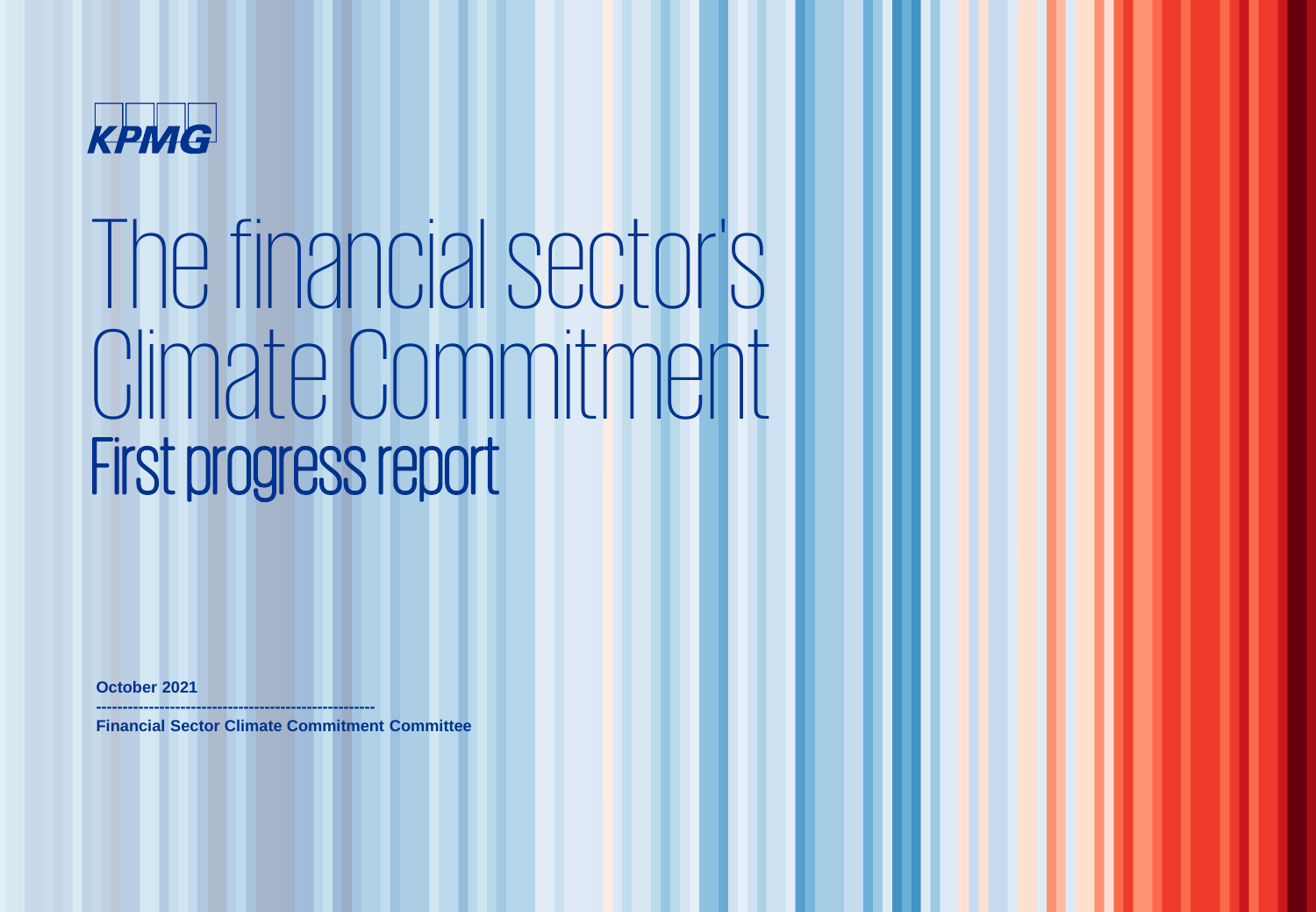### **Foreword**



**Marco Frikkee**  KPMG Sustainability Partner

**54 financial institutions signed the Climate Commitment in 2019. Banks, insurers, pension funds and asset managers agreed on how they, as the financial sector, would actively contribute to the Paris Climate Agreement and the Dutch Climate Agreement. KPMG has examined the sector's progress on these agreements. In this first progress report, we share our findings.** 

The Framework for Climate Commitment in the Financial Sector, which we prepared last year at the request of the Financial Sector Climate Committee, forms the basis for this report. Almost all the institutions promptly provided us with the information we needed. This was actively coordinated by the four financial sector associations: Nederlandse Vereniging van Banken (NVB) (Dutch Banking Association), Verbond van Verzekeraars (Dutch Association of Insurers), Pensioen federatie (Dutch Pension Federation) and the Dutch Fund and Asset Management Association (DUFAS).

We see that the sector has taken clear steps to put the agreements from the Climate Commitment into practice. Many activities are aimed at gaining better insight into the greenhouse gases (referred to in this report as CO<sub>2</sub>e-impact) of financing and investment activities and at reducing these emissions. Also, most institutions already report on the  $CO<sub>2</sub>e$ -impact of their financing and investment activities and have drawn up action plans, and some have even set targets in line with the Paris Climate Agreement.

The ability to make comparisons between the institutions remains a major challenge for the sector. Currently, that ability is limited. This is partly because institutions interpret the relevance of financing differently and use different data and measurement methods for the  $CO<sub>2</sub>e$ -impact of financing and investment activities. The sector will need to work on this and demonstrate progress in steering by 2022, in line with its commitment.

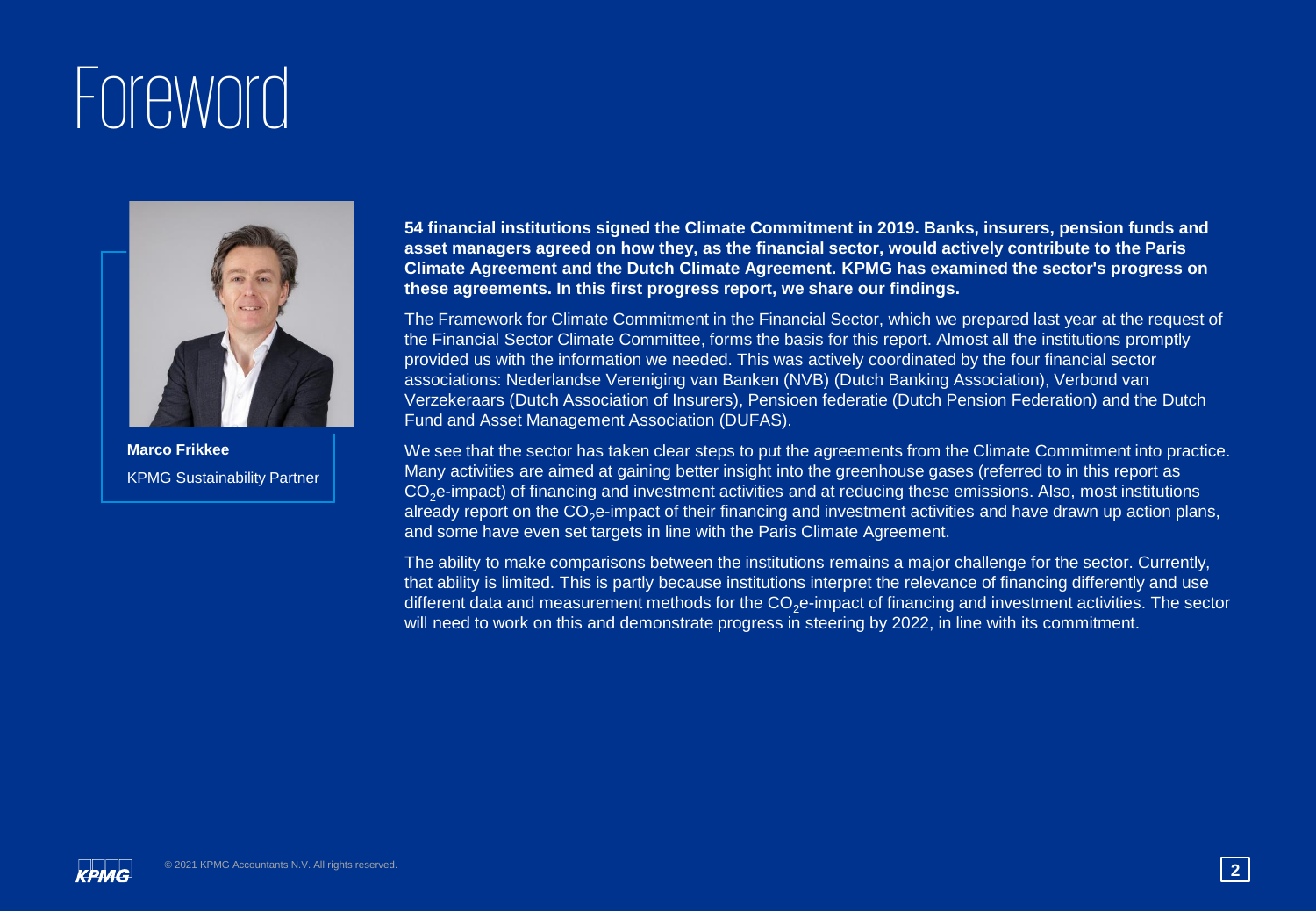## The purpose of this report

This is the first progress report on the Climate Commitment of the Dutch financial sector.

It provides an insight into the sector's progress on the various components of the Climate Commitment.

**This report covering the period 2020 is the first progress report of the financial sector on the Climate Commitment. It is intended to show signatories and other interested parties what progress has been achieved in pursuit of the commitments made in the Climate Commitment.**

#### **The Paris Climate Agreement and the role of the financial sector**

The Dutch financial sector has an important role in the fight against climate change: through financing and investment activities, institutions influence the greenhouse gas emissions, or  $CO<sub>2</sub>e$  emissions, of the real economy.

An important method in this respect involves measuring the CO<sub>2</sub>e-impact of investment and credit portfolios.

#### **Why reduce CO2e emissions?**

- To reduce the most harmful effects of climate change, global warming must be limited to less than 2 degrees Celsius. That can be underlined by drastically reducing  $CO<sub>2</sub>e$  emissions. The worrying conclusions of the *Intergovernmental Panel on Climate Change* 's latest report on the consequences of climate change underline the urgency of this.
- In the Climate Act 2019, the Netherlands established that  $CO<sub>2</sub>e$  emissions in our country must be reduced by 49% compared to 1990 by 2030. The ultimate aim is to achieve a 95% reduction by 2050. To achieve this goal, the government, businesses and civil society organisations in the Netherlands concluded a Climate Agreement. The Climate Commitment of the Dutch financial sector forms part of this. The Climate Commitment results from a long series of efforts by the sector starting in 2015 (see page 4).
- At European level, the level of ambition was raised in 2020 to reduce  $CO<sub>2</sub>e$  emissions by at least 55% by the end of 2030. This makes the Climate Commitment more relevant than ever.

#### **What information does this report contain?**

This report mainly sets out the progress on  $CO<sub>2</sub>e$  measurements and action plans to align the portfolios of the participating institutions with the Paris Agreement. The report is based on information provided by the institutions to KPMG using the Framework for Climate Commitment in the Financial Sector. Most of the information is drawn from annual and sustainability reports.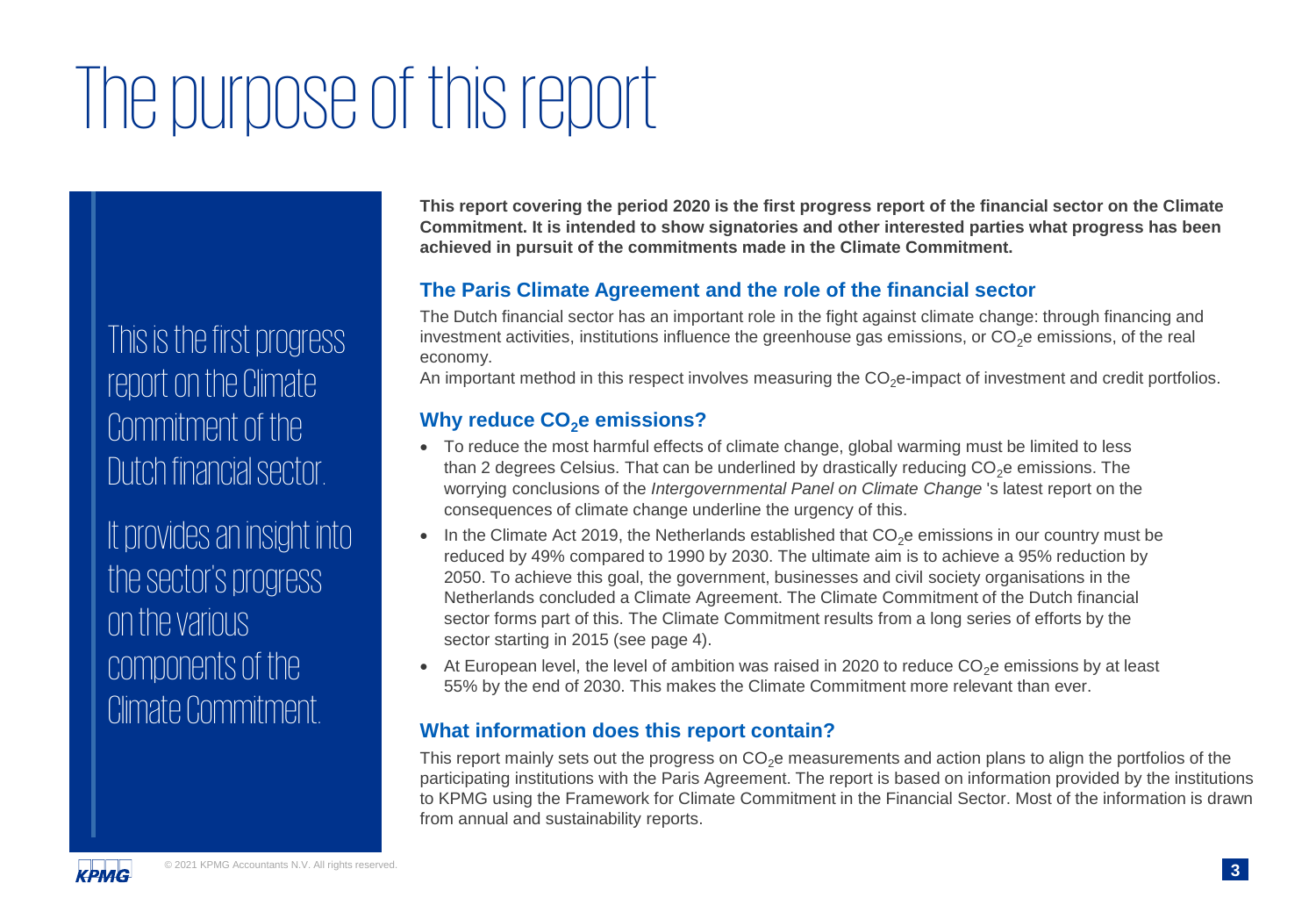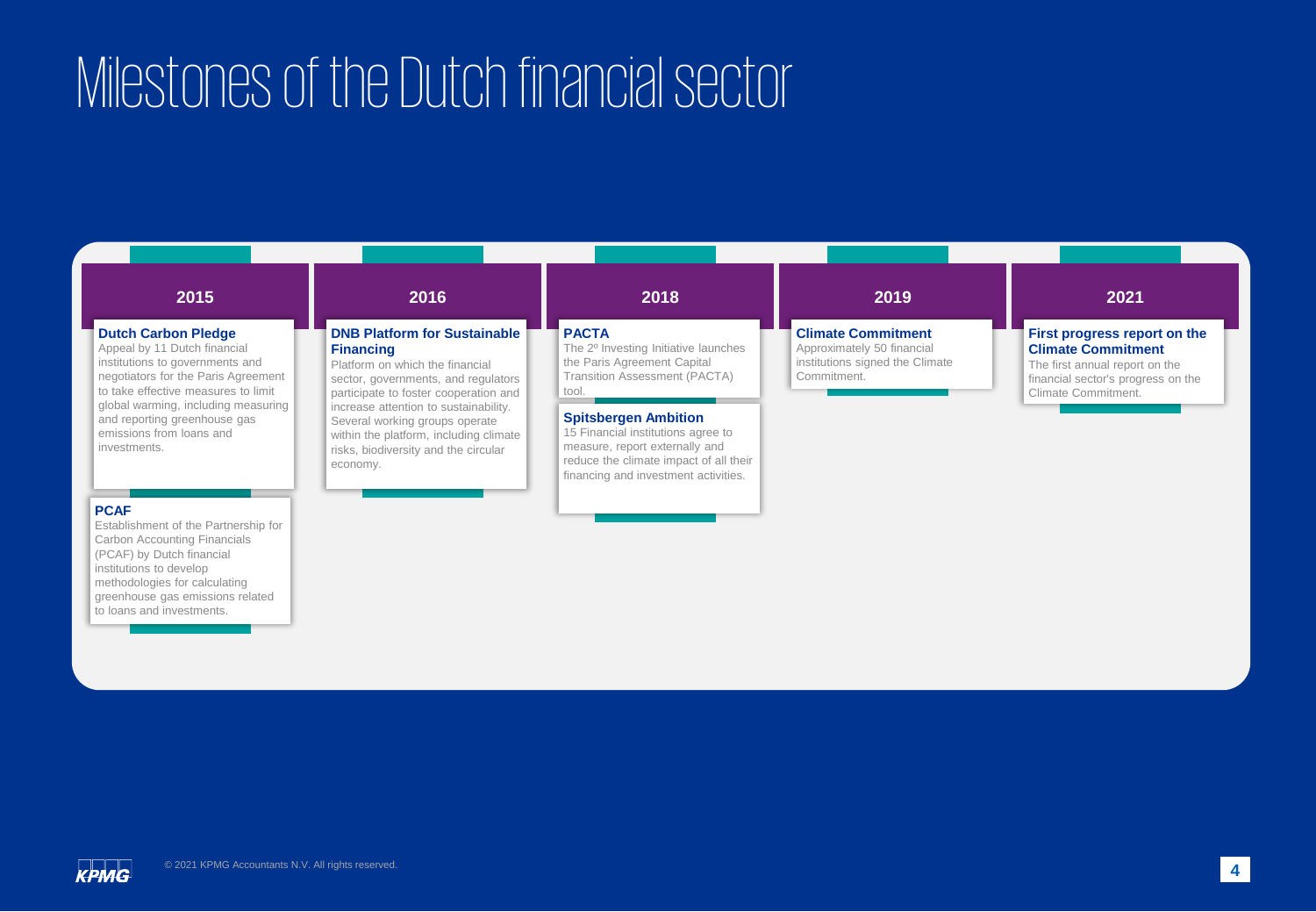# Contents

| The Climate Commitment                                          |    |
|-----------------------------------------------------------------|----|
| Key findings                                                    |    |
| Progress on the measurement of CO <sub>2</sub> e-impact         |    |
| Progress in sectoral action plans                               | 14 |
| <b>Conclusions</b>                                              |    |
| Appendix: Accountability and list of participating institutions |    |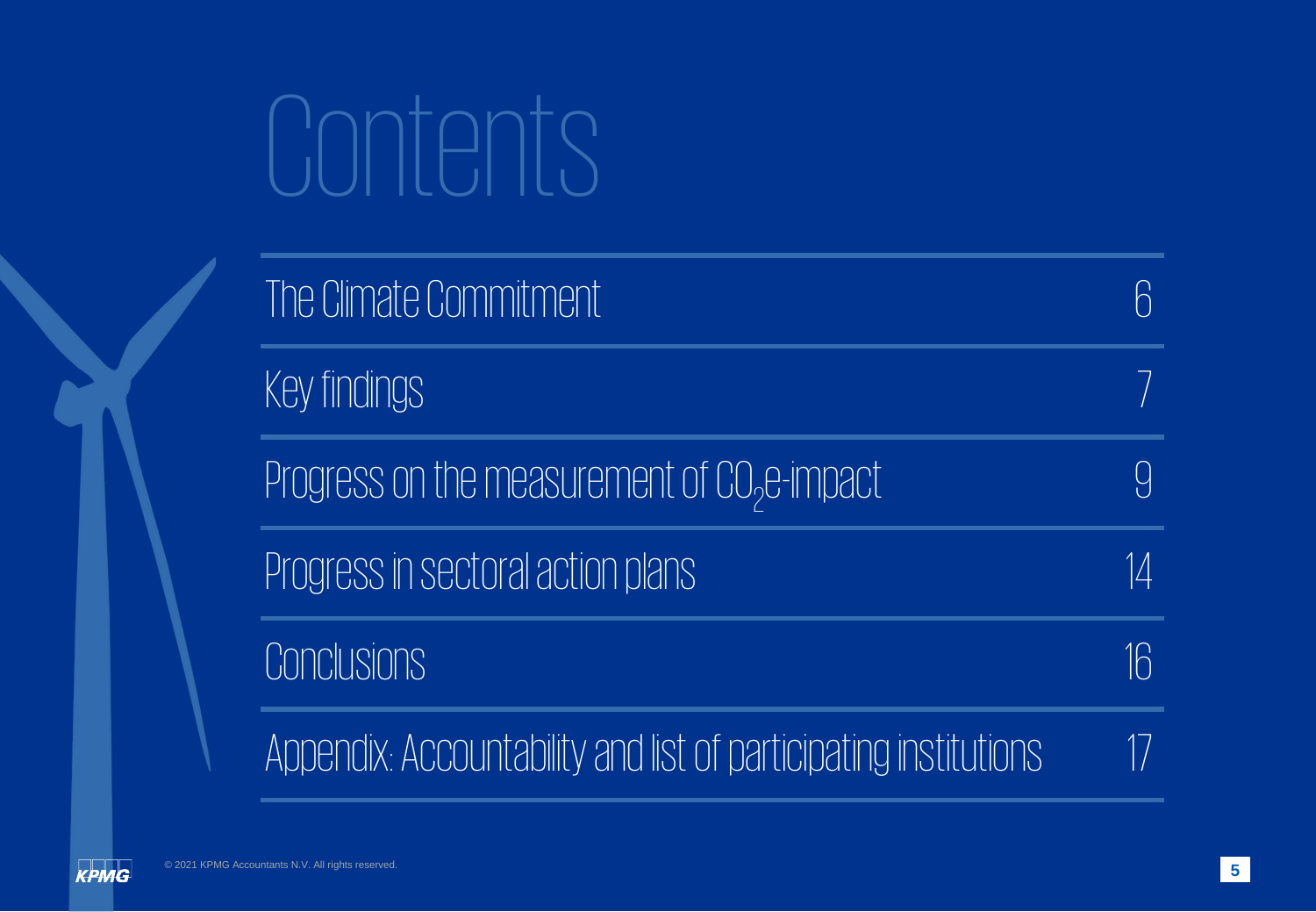# <span id="page-5-0"></span>The Climate

#### Commitment van de financiële sector

De financiële sector (banken, nensigenfondsen, verzekeraars en vermogensbeheerders) neemt het initiatief om een bijdrage te leveren aan de uitvoering van het Akkoord van Parijs en het Klimaatakkoord. Het Klimaatakkoord heeft tot doel om de uitstoot van broeikasgassen (hierna kortweg aangeduid als CO2) in 2030 op een kosteneffectieve wijze met 49% te verminderen ten opzichte van 1990. Het Klimaatakkoord raakt alle sectoren van de Nederlandse economie en samenleving, en vraagt om brede steun en effectieve medewerking van alle betrokkenen en belanghebbenden.

Hiertoe verbinden de ondertekenende partijen zich in overeenstemming met hun rol in de financiële keten, verantwoordelijkheid en capaciteit aan de volgende te nemen acties: a. De betrokken partijen nemen deel aan de financiering van de energietransitie en aanvaarden hiertoe een inspanningsverplichting binnen de kaders van wet & regelgeving en de risico-rendementsdoelstellingen. Waar nodig en nuttig worden samen met Invest-NL en andere relevante partijen de financieringsmogelijkheden voor verduurzaming geoptimaliseerd.

b. De partijen ondernemen actie om het CO2-gehalte van hun relevante financieringen en beleggingen te meten. Vanaf het boekjaar 2020 rapporteren zij daarover publiekelijk in de vorm die voor hun het meest passend is. De partijen kunnen hun eigen methodiek kiezen maar verbinden zich aan een proces om onderling ervaringen te delen, resultaten vergelijkbaar te maken en stappen te zetten om de meting te verbeteren en te verdiepen. Daarbij wordt aansluiting gezocht bij de internationale ontwikkelingen en standaarden op dit gebied.

c. Uiterlijk in 2022 maken de partijen hun actieplannen inclusief reductiedoelstellingen voor 2030 bekend voor al hun relevante financieringen en beleggingen. De partijen zullen toelichten welke acties zij nemen om bij te dragen aan het klimaatakkoord van Parijs. Dit kan een combinatie zijn van benaderingen waaronder CO2-reductiedoelstellingen voor de portefeuille waar dat mogelijk is, engagement, en financieringen van CO2-reducerende projecten.

d. Dit commitment maakt integraal onderdeel uit van het Klimaatakkoord. Partijen organiseren jaarlijks overleg met alle betrokkenen over de voortgang van de uitvoering van de afspraken

Het commitment van de financiële sector aan het welslagen van de noodzakelijke energietransitie heeft zowel betrekking op het aanbieden van passende marktconforme financieringsarrangementen voor verduurzaming, als op het integreren van klimaatdoelen waaronder CO2-reductiedoelstellingen in de eigen strategie.

De financiële sector wil een substantiële bijdrage leveren aan verduurzamingsprojecten om de energietransitie in de verschillende sectoren van de economie en de samenleving goed vorm te geven, op marktconforme basis. De financiële sector heeft zich via de taakgroep Financiering van het Klimaatakkoord ingezet voor het bevorderen van cross-sectorale vormen van financiering om de afstemming van vraag en aanbod van financiering beter op elkaar af

The financial sector is contributing to the implementation of the Paris Agreement and the<br>Climate Agreement. These climate objectives were drawn up to cost-effectively reduce Commissions by 49% in 2030 compared to 1990. Th Climate Agreement. These climate objectives were drawn up to cost-effectively reduce  $\mathsf{CO}_{2}$ e emissions by 49% in 2030 compared to 1990. The Climate Agreement involves all sectors of the Dutch economy and society, and calls for broad support and effective cooperation from all stakeholders.

> The signatories have agreed to take action appropriate to their role in the financial sector, responsibility and capacity. This report addresses the following actions:

#### b. Measuring the  $CO<sub>2</sub>e$ -impact

The parties will take action to measure the  $CO<sub>2</sub>e$ -impact of their relevant financing and investment activities. From 2020 onwards, they will issue public reports on these activities in whatever format is most appropriate. The parties are free to choose their own methodologies, but are committed to a process geared towards sharing experiences, making it possible to compare results, and taking steps to improve and deepen the measurements. Furthermore, efforts will be made to dovetail with international developments and standards in this regard.

**Commitment for 2021**

#### c. Draw up action plans with reduction objectives

By 2022, the parties will announce their action plans, including reduction targets for 2030, for all their relevant financing and investment activities by no later than 2022. The parties will clarify what actions they will take to contribute to the Paris Agreement. This could comprise a combination of approaches, including  $CO_2$ -reduction targets for their portfolio where possible, engagement and financing  $\mathrm{CO}_2$ -reduction projects.

#### **Commitment for 2022**

KPMG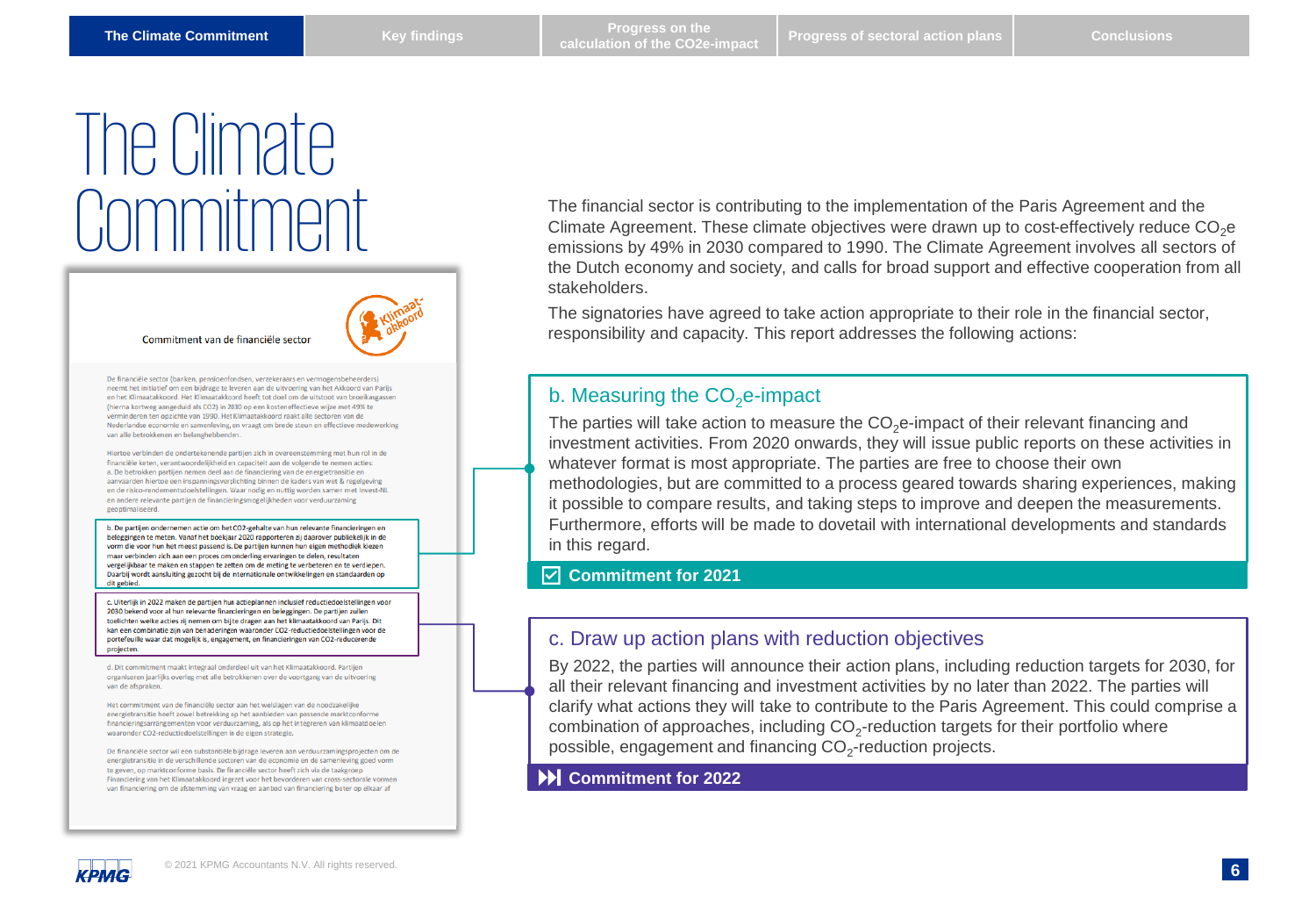<span id="page-6-0"></span>



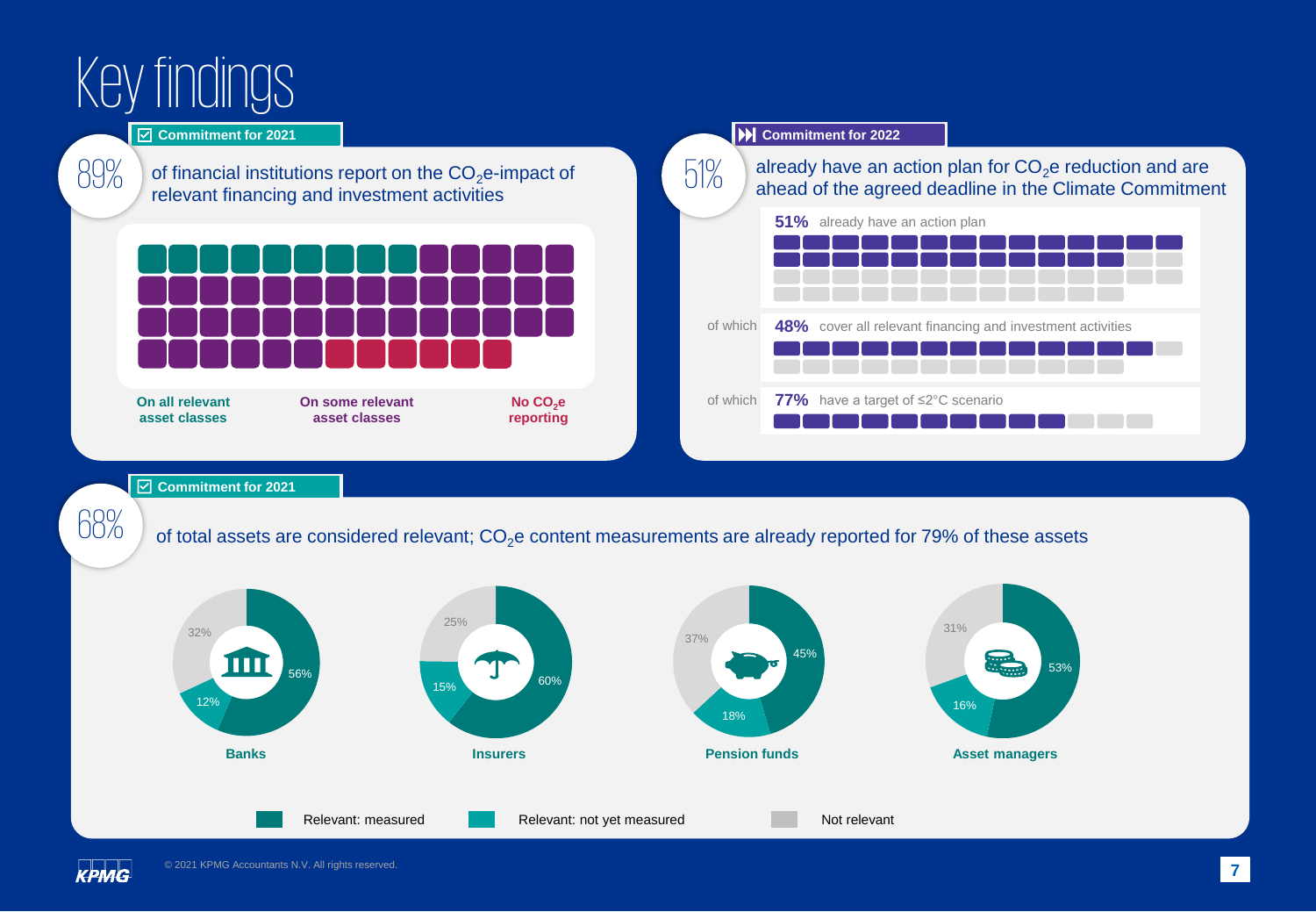## <span id="page-7-0"></span>Key findings

We see that in most institutions, the urgency of climate change has increased significantly. The effects of the Climate Commitment are also evident. In the course of 2020, many institutions have increased the completeness of their CO<sub>2</sub>e-impact measurements. This also applies to the focus on managing the  $CO<sub>2</sub>e$ -impact of the financing and investment activities.

#### **Commitment for 2021**

#### 89% of financial institutions already report on the  $CO<sub>2</sub>e$ -impact of relevant financing and investment activities.

Most institutions are on track with pursuing the Climate Commitment. It was agreed that they will report by 2021 on the CO<sub>2</sub>e-impact of their 'relevant' financing and investment activities in 2020. We have however identified some differences in what the institutions consider 'relevant' in their reports.

#### **Commitment for 2021**

#### Various Dutch financial institutions play an important role in international initiatives to develop standards for measuring  $CO<sub>2</sub>e$ -impact.

Several Dutch financial institutions contribute significantly to various leading international initiatives to develop standards for measuring  $CO<sub>2</sub>e$ -impact, such as the Partnership for Carbon Accounting Financials (PCAF) and the Paris Agreement Capital Transition Assessment (PACTA). Nevertheless, there are still challenges involved in further improving the harmonisation and quality of  $CO<sub>2</sub>e$ -impact.

#### **Commitment for 2022**

#### The sector is also making progress on the 2022 target: 51% of the participating financial institutions have already indicated that action plans have been defined.

Our research shows that there are differences between the participating institutions in the implementation of the Climate Commitment. Almost all institutions report on CO<sub>2</sub>e-impact as agreed. Almost half of them already have action plans, even though this agreement only applies from 2022 onwards. Many institutions are still working in 2021 to expand on these action plans by further aligning all relevant assets and targets with the Paris Agreement.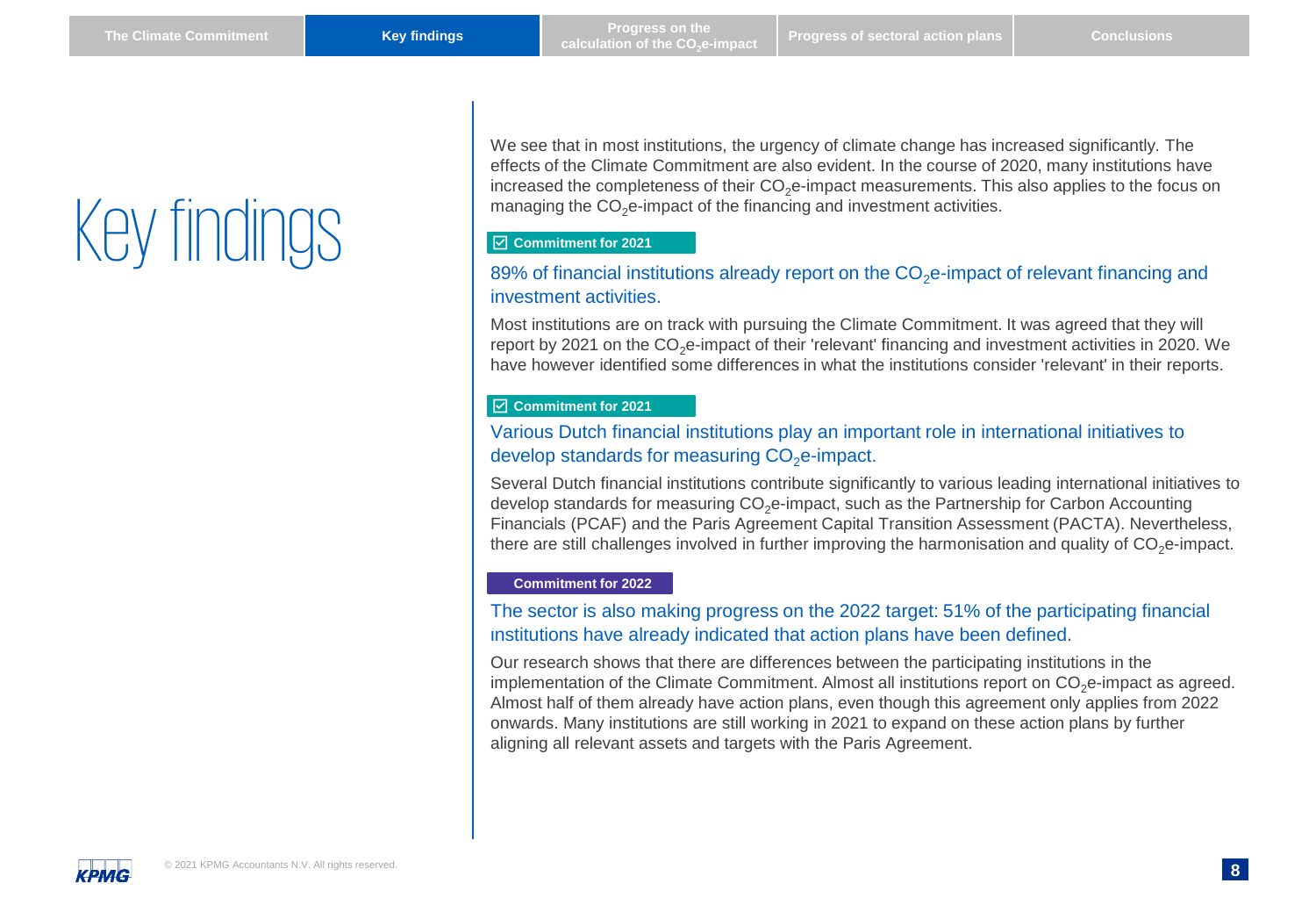**Climate Commitment: from 2021, all institutions will report on the CO2e-impact of relevant financing and investment activities**

#### <span id="page-8-0"></span>**Commitment for 2021**

Progress with the measurement of  $CO<sub>2</sub>$ e-impact



#### The importance of measuring  $CO<sub>2</sub>e$ -impact

Insight into the  $CO<sub>2</sub>e$ -impact of relevant financing and investment activities enables financial institutions to better manage the contribution of these portfolios to tackling climate change. Stakeholders are therefore increasingly asking financial institutions to report on the  $CO<sub>2</sub>e$ -impact of their relevant financing and investment activities. Interest is shown mainly in the  $CO_2e$ -impact. For example, the  $CO_2e$ -impact of the portfolio could be used as a proxy in estimating climate-related financial risks. The Taskforce on Climate-Related Financial Disclosures (TCFD) framework proposes this method of reporting.

The importance of financial institutions in the transition to a more sustainable society is also recognised at the European level. Financial institutions play an important role in implementing the *European Green Deal.* Therefore, the expectation is that Europe will introduce further standardisation in measuring the CO2e-impact in its elaboration of the Corporate Sustainability Reporting Directive (CSRD).

#### 89% of financial institutions report  $CO<sub>2</sub>e$ -impact

The financial institutions have agreed to publicly report on the CO<sub>2</sub>e-impact of their financing and investment activities with effect from the 2020 financial year. Institutions report on financing and investment activities that they consider relevant. They measure the  $CO<sub>2</sub>e$ -impact based on estimates of CO<sub>2</sub>e emissions from the funded activities attributed to the institution's portfolio. The parties choose their own method for this. There is no harmonised standard for measuring the CO<sub>2</sub>e-impact yet, but there are various methods in circulation for measuring the CO<sub>2</sub>e-impact of financing and investment activities. These methods often complement each other and provide different insights. For example, the application of PCAF provides an insight into the  $CO<sub>2</sub>e$ -impact of assets, while PACTA shows whether the  $CO<sub>2</sub>e$ impact of these assets is in line with the Paris Agreement.

89% of the 54 institutions report the CO<sub>2</sub>e-impact of relevant financing and investment activities as agreed in the Climate Commitment. Last year this was only 57%. A significant proportion (59%) of institutions report CO<sub>2</sub>e for more than 80% of relevant financing and investment activities. Government bonds, private equity, real estate and securitised investments are less frequently included in CO<sub>2</sub>e reporting. Many institutions do not (yet) consider these asset classes relevant due to a lack of data and measurement methods. For institutions that report on these asset classes, we see that these assets contribute significantly to the total  $CO<sub>2</sub>e$ -impact of these institutions.

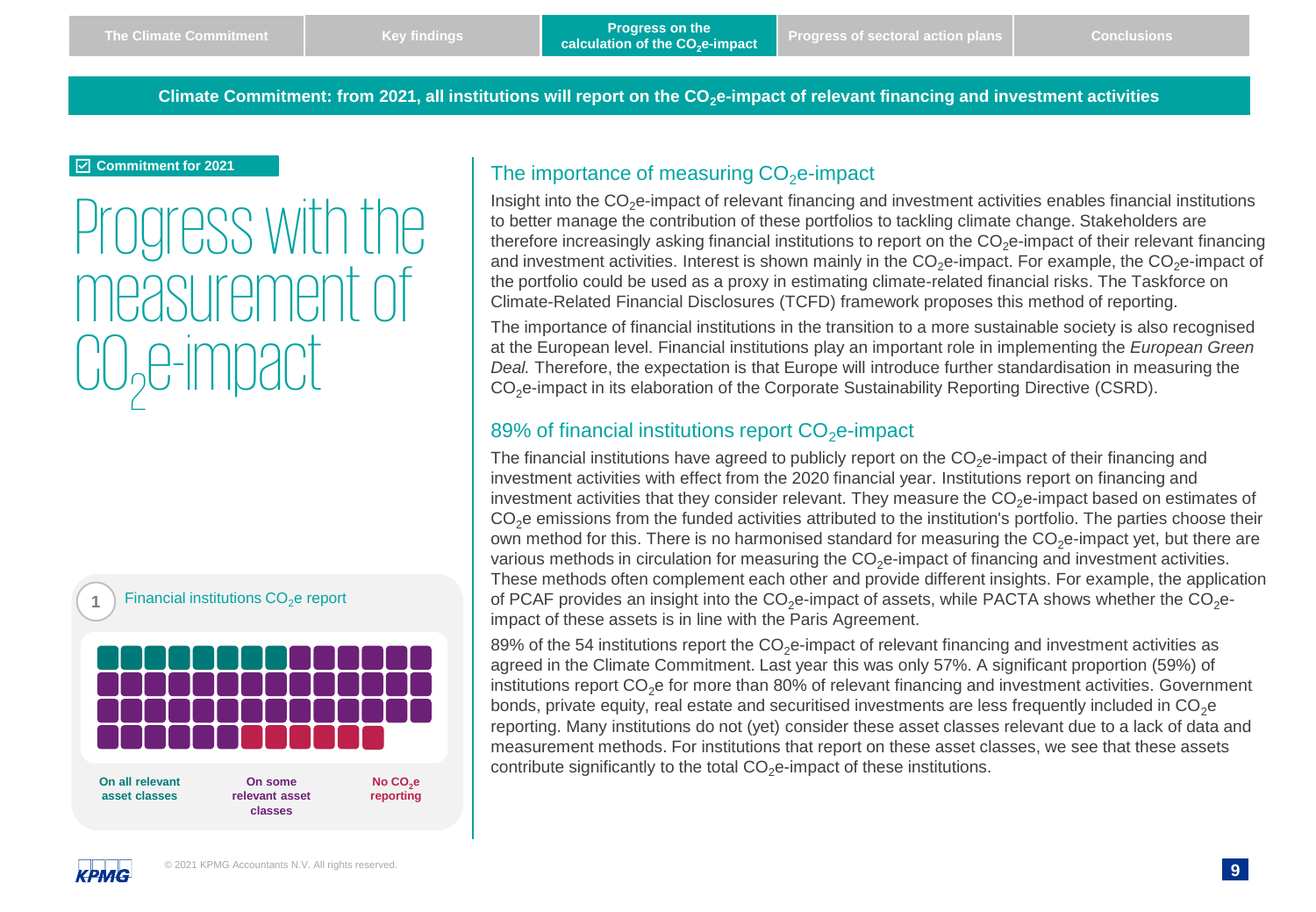#### **CO2e is measured for 79% of all relevant financing and investment activities and 54% of total assets**



The reporting of all asset classes is not yet required or possible. Assets such as cash or loans to other financial institutions usually have no  $CO<sub>2</sub>e$ -impact and are therefore often not considered relevant. Banks have a relatively large number of these assets on their balance sheets. As a result, compared to other types of financial institutions, a relatively smaller portion of assets is relevant to banks. In addition, there is a big difference between asset classes when it comes to the complexity of measuring  $CO<sub>2</sub>e$ impact. It is customary to report at least the  $CO<sub>2</sub>e$ -impact of loans to and investments in large (listed) companies. Data on this is generally available. Some leaders also report on multiple asset classes but mention many challenges involved in this.

On average, institutions find 68% of total assets relevant. CO<sub>2</sub>e-impact is measured on 79% of relevant assets. The percentage of total assets calculated by institutions varies greatly by institution (Figure 2), but also by type of financial institution (Figure 3).

Another important reason for the differences between

financial institutions is the lack of a uniform definition of relevance. Relevance is not only defined in terms of potential  $CO<sub>2</sub>e$ -impact but also in terms of calculation complexity or steerability. Institutions often find asset classes such as government bonds, corporate bonds, real estate, private equity and securitised investments difficult to measure and therefore irrelevant. These institutions often state that they will also consider these assets relevant in the future.

Institutions that consider a larger share of total assets to be relevant define relevance mainly according to the potential associated CO<sub>2</sub>e-impact. Examples of asset classes that this group considers not relevant: derivatives, cash and loans to other financial institutions.



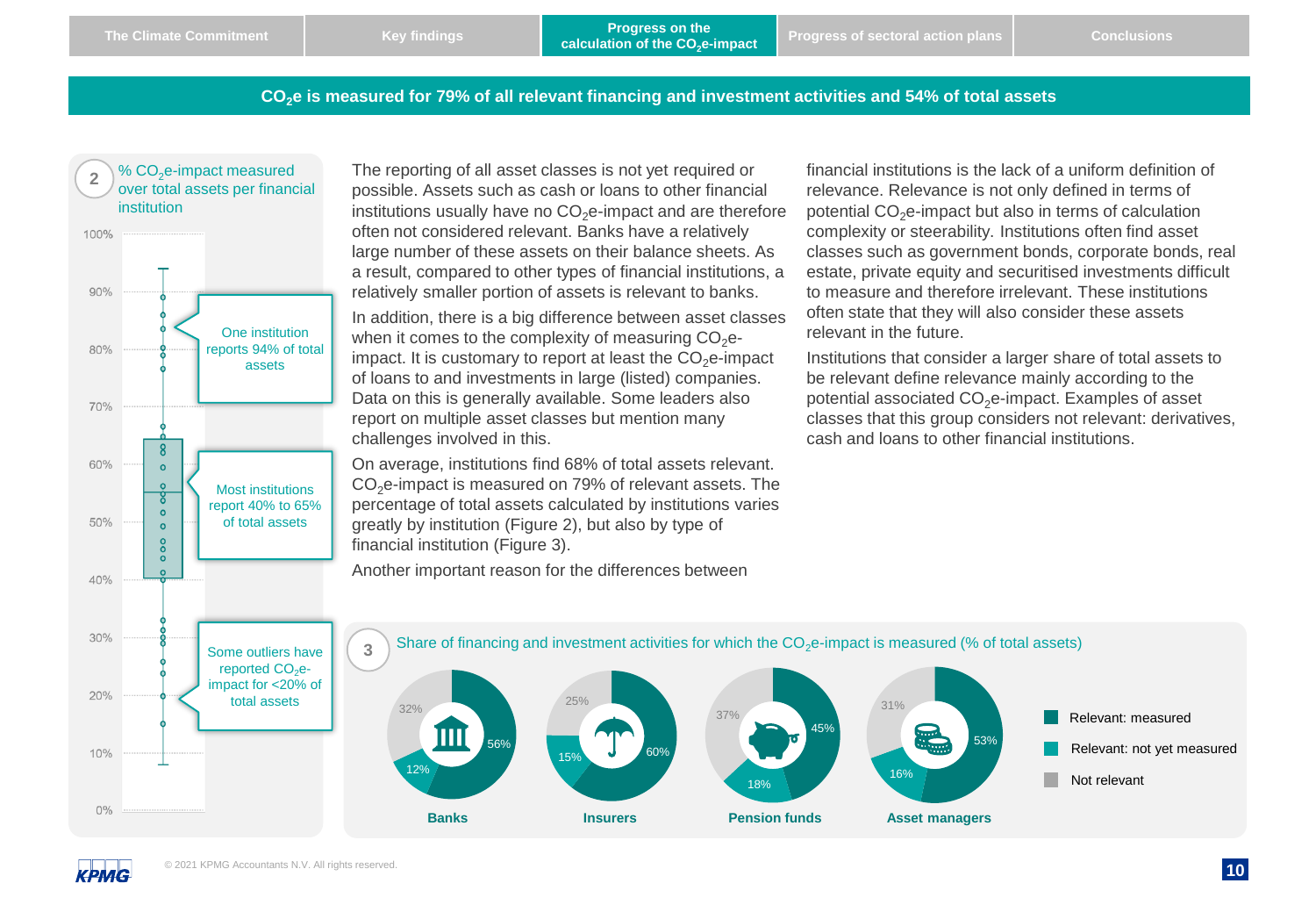Dutch financial institutions are working to improve the comparability of  $CO<sub>2</sub>e$ -impact and calculations.

There are some international initiatives to improve standardisation, in which Dutch financial institutions often play an important role. We distinguish between initiatives primarily aimed at measuring the  $CO<sub>2</sub>e$ impact of portfolios (e.g. PCAF); measuring the extent to which portfolios are aligned with the Paris Agreement (e.g. PACTA); and measuring transition paths based on climate scenarios.

#### Measuring the  $CO<sub>2</sub>e$ -impact of portfolios

Most institutions use the PCAF (Partnership for Carbon Accounting Financials) method to measure the  $CO<sub>2</sub>e$ -impact. Currently, 80% of the institutions measure according to the PCAF method. PCAF is a standard used to measure the  $CO<sub>2</sub>e$  emissions of different asset classes. 46% of financial institutions are actively involved in developing PCAF through knowledge sharing (case studies) and working groups. Harmonising measurement methods is important to making CO<sub>2</sub>e measurements from different institutions comparable.

#### Measuring alignment with the Paris Agreement

A small proportion of institutions are involved in PACTA *(Paris Agreement Capital Transition*  Assessment), a method to measure the alignment of financing and investment activities with the Paris Agreement. PACTA is a method developed by 2° Investing Initiative (2Dii). Decarbonisation roadmaps based on the Paris Agreement have been drawn up for various sectors. The PACTA method provides an insight in whether the  $CO<sub>2</sub>e$  impact of financial

portfolios for these sectors are aligned with these roadmaps. In addition to PACTA, the Science Based Target Initiative (SBTi) is working on a similar method.

#### **TCFD**

**4**

25 of the 54 institutions have officially committed to the TCFD *(Task Force on Climate-related Financial Disclosures)*. TCFD, a framework for reporting the financial impact of climate risks, is not a method for measuring  $CO<sub>2</sub>e$ -impact, but it does provide some recommendations for indicators on  $CO<sub>2</sub>e$ -impact for financial institutions.  $CO<sub>2</sub>e$ -impact is considered in the TCFD framework to be a proxy for estimating climate-related financial risks.

Application of different methods by Dutch financial institutions



 $\blacksquare$  PACTA  $\blacksquare$  Other  $\blacksquare$  PCAF

*Initiatives to speed up action against climate change in the financial sector*



#### **The Institutional Investors Group on Climate Change (IIGCC)**

Initiative for investor cooperation on climate change and defining necessary actions for investors to address climate change.

#### **CDP Science-Based Targets Campaign (CDP SBT)**

Initiative allowing CDP signatories to engage in a dialogue with companies on setting science-based climate targets.

#### **Transition Pathway Initiative**

Initiative that assesses the climate performance of companies and helps institutions align portfolios with the Paris Agreement.

#### **Net Zero Asset Managers Initiative**

International group of asset managers committed to net-zero by 2050, in line with a 1.5°C scenario.

#### **Net-Zero Banking Alliance**

International group of banks committed to net-zero by 2050 or earlier.

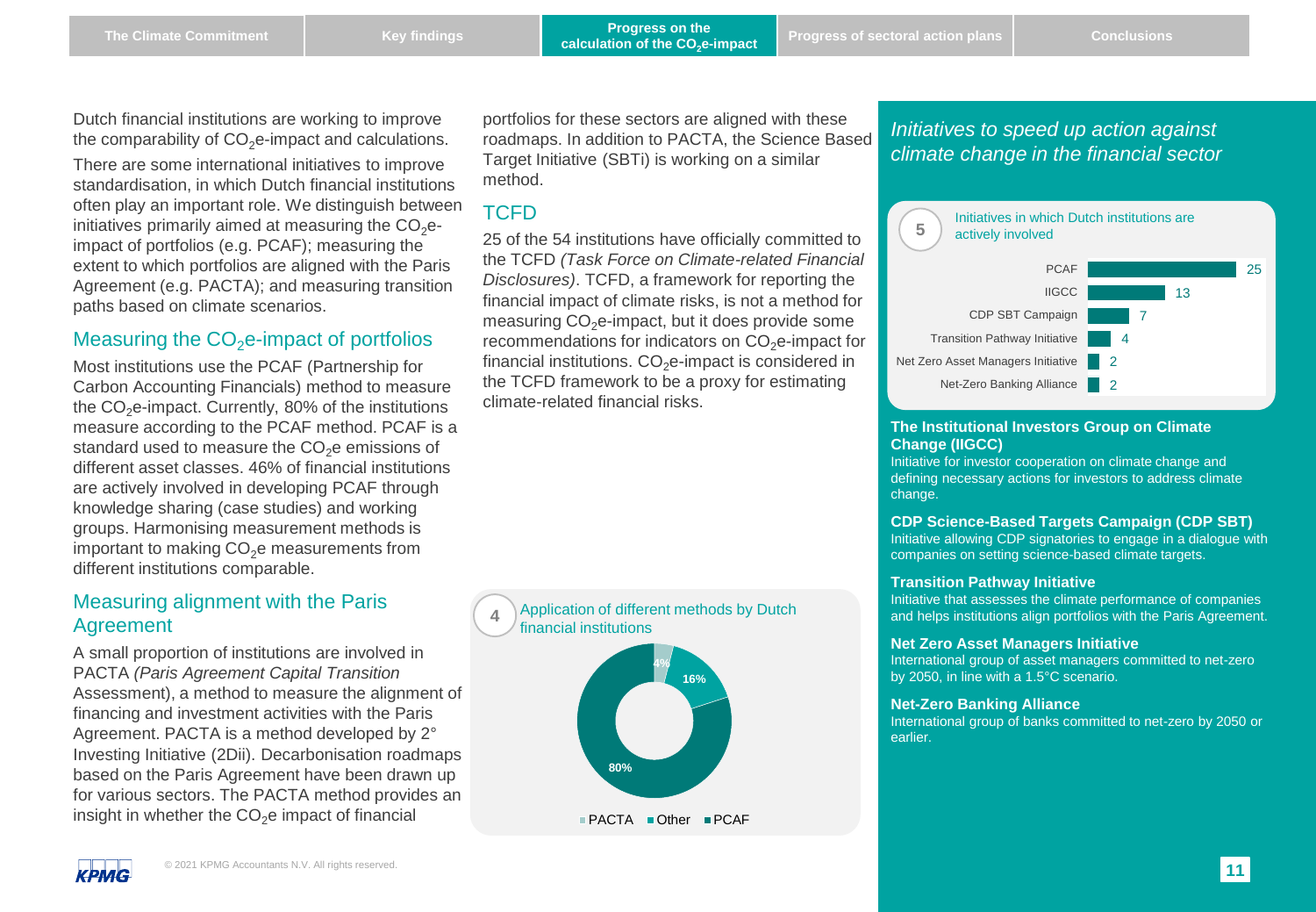#### **Challenges for measuring CO2e-impact**

The institutions themselves have identified a number of data and related challenges in their annual and sustainability reports, such as limited availability of data, limited data quality, delay of  $CO<sub>2</sub>e$  data making data less up-to-date, differences in measurement methods and lack of accounting methods for specific assets.

#### Data related challenges

#### **Limited availability of data**

CO<sub>2</sub>e data is often less detailed for a number of sectors and asset classes. complicates the process of obtaining comparable results that are suitable for decision-making and steering. Less detailed data is available for government bonds, unlisted and smaller companies, real estate and emerging markets. For private equity, emerging markets, and smaller companies, many institutions need to make estimates using sector averages for listed companies.

A few institutions indicated that they consider  $CO<sub>2</sub>e$ intensity based on a sector-specific measurement, such as emissions per kg of steel, more suitable for portfolio management than the CO<sub>2</sub>e emissions per euro invested. However, it is not yet possible to measure such information for all companies because they do not yet report the data required for this purpose. Institutions therefore stress the need for an expansion of mandatory reporting of the  $CO<sub>2</sub>e$  impact for companies.

#### **Limited data quality**

Data quality is essential for reliable outcomes and relevant insights for decision-making. Measured emissions are often based on estimates of data providers; the percentage of estimated emissions can amount to more than 40% of the data. Estimated

emissions present a different picture than actual emissions which is why there is only limited insight into the results of the climate steering instruments.

There are also significant differences between the estimation methods used by the various data providers. Each supplier uses its own methodology to estimate emissions, often based on factors such as sector, production, number of employees, location and turnover. As a result, the estimates of data providers differ. Furthermore, institutions reported that data is not always correct or complete; for example, data for investments in real estate may be missing (e.g. gas consumption not included in reported data).

#### **CO2e data is delayed**

 $CO<sub>2</sub>e$  data usually has an average delay of two years. Data providers use data reported by companies in annual reports or the Carbon Disclosure Project (CDP). Up-todate information for the reporting year is usually available too late, so financial institutions use  $CO<sub>2</sub>e$  data that is at least one year old. For government bonds, the delay is even greater. As a result, the results of effective interventions to reduce  $CO<sub>2</sub>e$  emissions by companies are also delayed.

*The most frequently mentioned challenges for making the results comparable and for improving the quality of the measurement*

- ► **Data availability for certain asset classes and sectors**
- ► **Data quality and consistency between data providers**
- ► **Availability of recent data on CO2e**
- ► **Lack and complexity of guidelines and methodologies for certain relevant asset classes (e.g. green bonds)**
- ► **Methodological changes in measurement methods between years**

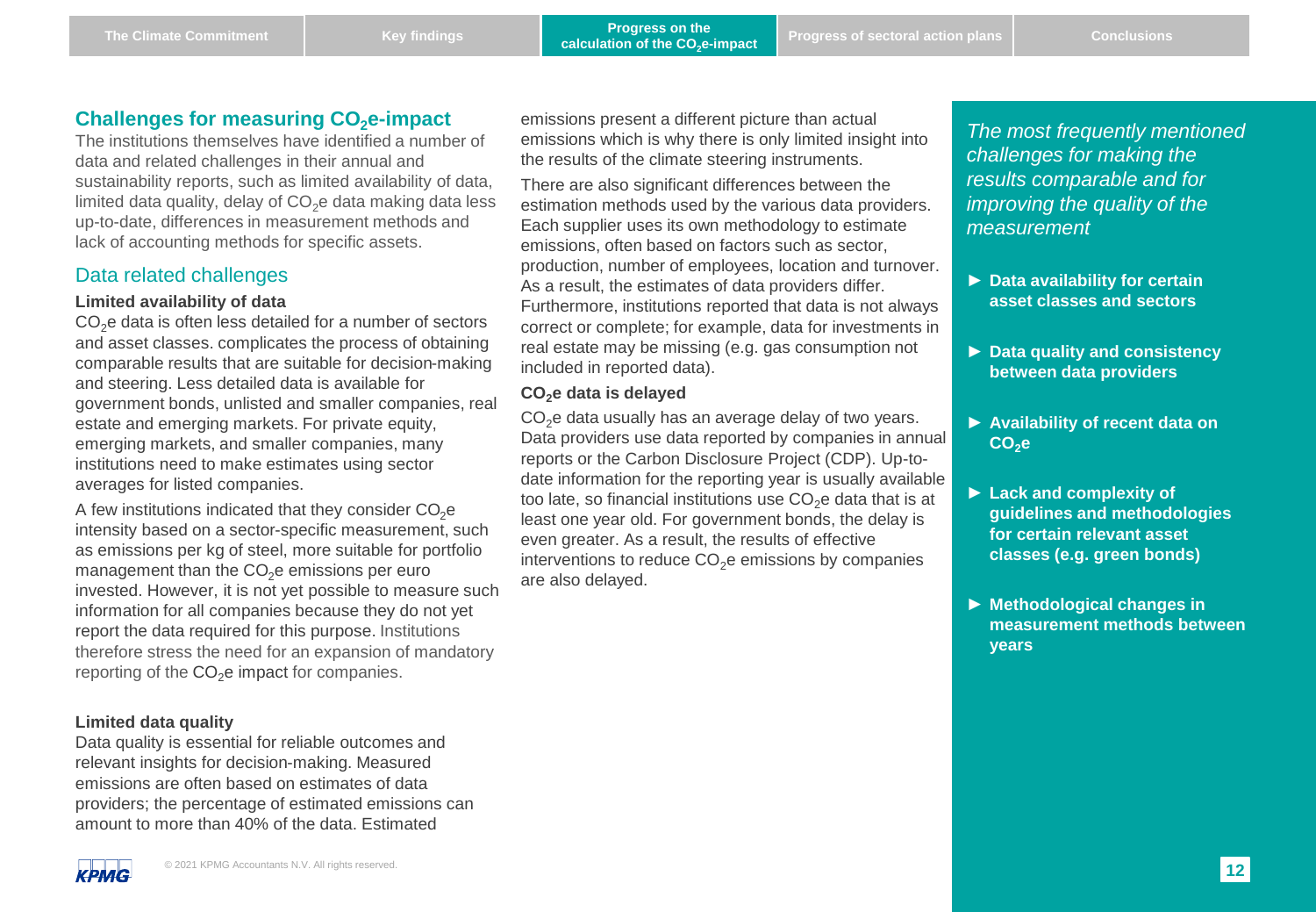#### Methodological challenges

#### **Methodological differences in CO2e measurement**

Institutions can use multiple climate measurement methods that can complement each other. The Dutch financial institutions mainly use the measurement method PCAF and PACTA. These guidelines are complementary, but use different indicators for the CO<sub>2</sub>e-impact. As a result, institutions using only PCAF are not comparable with institutions using only PACTA.

Besides, many alternatives still exist within the guidelines, which means that the data of parties who report based on PCAF are generally not yet comparable. Also, the methods are still under development and are regularly modified with a significant impact on the  $CO<sub>2</sub>e$ -impact.

#### **Different scope of measured emissions**

Most financial institutions report the scope 1 and scope 2 emissions from the activities in the investment portfolios: the direct emissions from the activity and the indirect emissions from purchased electricity and heat. Financial institutions are increasingly asked to report the scope 3 emissions of relevant financing and investment activities which can be defined as the remaining indirect emissions from the value chain. However, the availability of reliable asset-specific data at scope 3 level is still very limited, as many companies do not yet have this data available. In addition, double-counting occurs in the  $CO<sub>2</sub>e$ -impact when reporting scope 2 and scope 3 emissions and, as a result, institutions sometimes choose to measure only scope 1 emissions.

#### **Different attribution methods**

The  $CO<sub>2</sub>e$ -impact is not measured directly by financial institutions but is allocated. This involves allocating a share of the  $CO<sub>2</sub>e$  emissions of the finance or investment portfolio to the financial institution. We call this attribution and it is done in various ways. The different attribution methods vary widely, and data providers sometimes have their own methods as well. Institutions call for standardisation in annual and sustainability reports to prevent different countries/regulations from setting different guidelines for attribution methods.

**Lack of calculation methods for specific assets** The calculation methods for a number of asset classes, such as private equity, green bonds, derivatives and securitised investments, are less well developed or lacking. For example, guidelines are lacking in the PCAF Global Carbon Accounting Standard (2020) for derivatives.



#### Main asset classes considered relevant for the calculation of the CO2e-impact

Project Finance 29%

Private Equity 52%

Mortgages 58%

Corporate Loans 59%

Government Bonds 65%

Green Bonds 71%

Real Estate 74%

Corporate Bonds 92%

Shares 100%

% of institutions that consider the asset class in question relevant

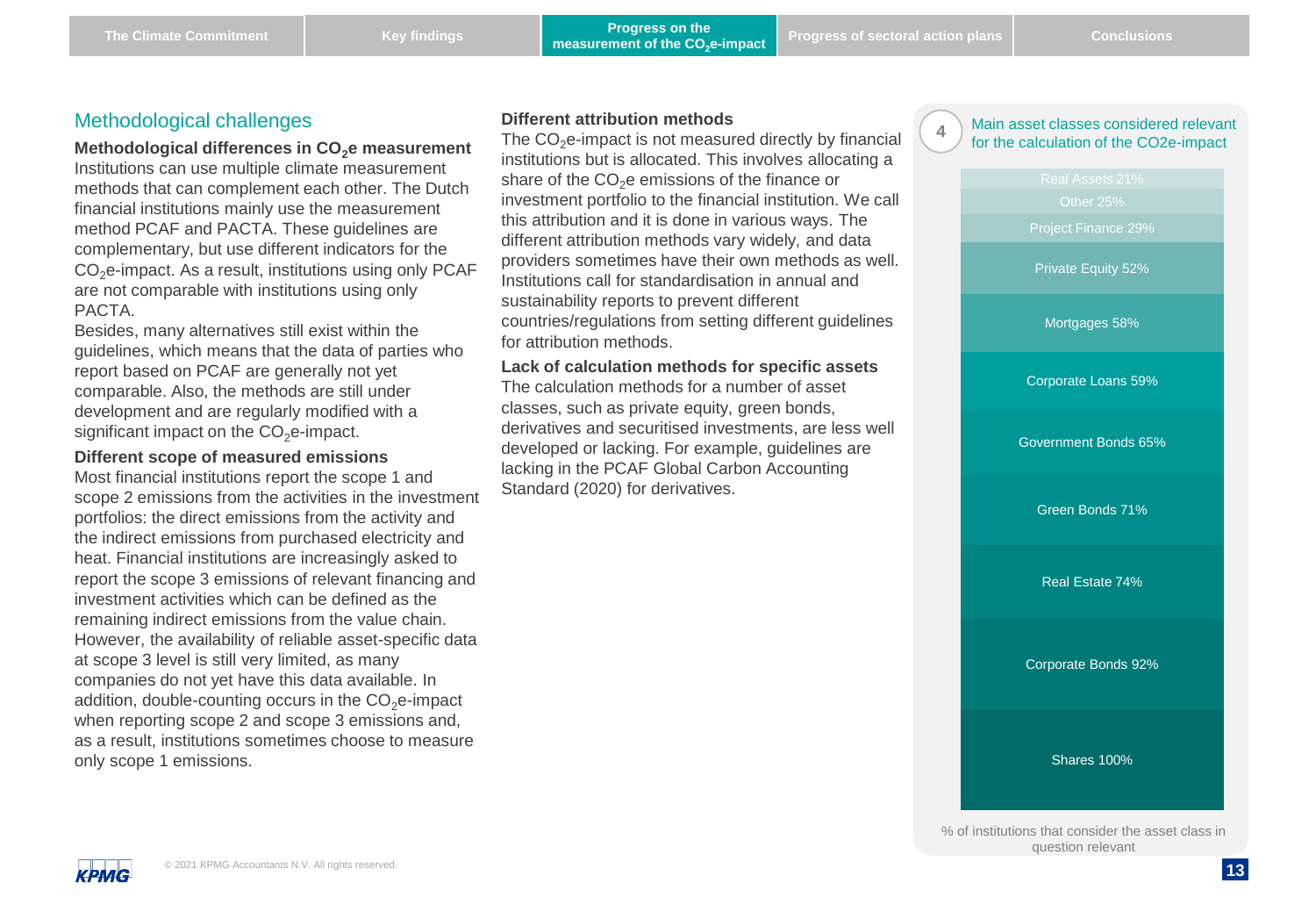**Climate Commitment:** By 2022, the parties will publish their action plans, including reduction targets for 2030 for all their relevant financing and investment activities

#### **Commitment for 2022**

### Looking ahead to 2022:

### Progress on sectoral action plans

### $51\%$  of financial institutions already have an action plan

#### Action plans

The financial institutions have agreed to publish action plans for 2030 by 2022. An action plan contains reduction targets and explains how the institution expects to achieve the reduction targets. Institutions without an action plan often report that they are already engaged in climate action but have not yet publicly reported a plan. According to the commitment, institutions will first aim to measure  $CO<sub>2</sub>e$  and then draw up an action plan from 2022 onwards.

Today, 51% of financial institutions already have an action plan. For 48% of these, the action plan covers all relevant financing and investment activities. That puts them ahead of the deadline in the Climate Commitment. For the other 52%, the action plan covers part of the relevant assets because the institution's ability to measure or influence is still limited for some assets. In 15% of financial institutions with an action plan, progress on the action plan is also linked to the performance review of the organisation's board.

#### Reduction targets

The financial institutions have agreed to announce reduction targets for 2030 by 2022 as well. 19% of financial institutions have CO<sub>2</sub>e reduction targets for relevant financing and investment activities for 2030 at the time of writing this report. Some institutions are already aiming for carbon neutrality in 2030 or 2050. Other institutions set their targets based on the percentage of CO<sub>2</sub>e reduction in a given year or lower  $CO<sub>2</sub>e$  intensity at sector level. Of the institutions with a  $CO<sub>2</sub>e$  action plan for all relevant financing and investment activities, 77% indicated that they had a reduction target in line with the Paris Agreement.



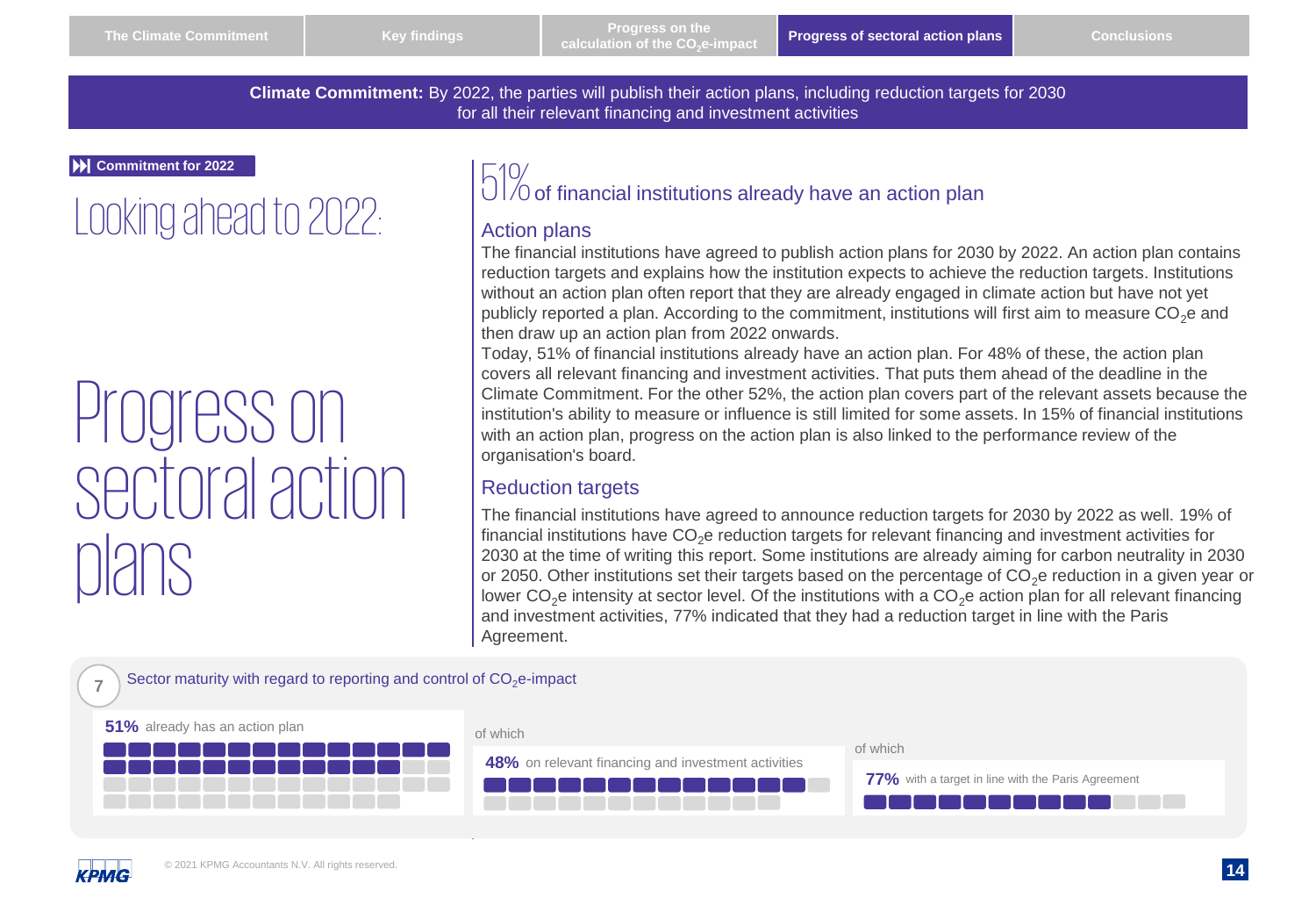#### Climate action by the financial sector

The financial institutions use various instruments to reduce the  $CO<sub>2</sub>e$ -impact of relevant investments: a) voting; b) engagement; c) investing and financing; and d) exclusion and divestment. Most institutions indicate that they base the assessment of the effectiveness of these actions on the evolution of  $CO<sub>2</sub>e$ levels. There is considerable diversity in how the institutions use these instruments to achieve their objectives.

#### **Voting**

Voting at shareholders' meetings can be used by shareholders of listed companies to exert influence. Some financial institutions have indicated in annual and sustainability reports that they will actively vote for all climaterelated proposals. Only shareholders can vote. Banks have relatively few shares on their balance sheets, so most have not formulated a climate voting policy.

#### **Engagement**

Engagement means that institutions enter into dialogue with organisations to achieve  $CO<sub>2</sub>e$  reductions in their portfolio. All types of institutions use this instrument. Engagement is often used with the top carbon-intensive companies in a portfolio, with many engagement processes aimed at getting companies to set targets in line with the Paris Agreement. Many institutions

engage in joint initiatives, such as *Climate Action 100+*, a partnership in which over one hundred large emitters are held accountable for their climate policy.

#### **Invest and finance**

Financial institutions use many different forms of increasing investment and funding in activities that positively impact mitigating climate change. Examples are green bonds (e.g. for energy transition), sustainable mortgages, loans linked to climate performance and impact investing.

#### **Exclusions and divestments**

Exclusions and divestments are often used for very carbon-intensive activities that do not fit with a transition in line with the Paris Agreement. For example, coal or unconventional oil and gas (for example, oil from the Arctic or tar sands). Financial institutions report that exclusion is often seen as a last resort. By excluding companies or sectors, the institution also loses its influence over them. Institutions indicate that excluding can greatly reduce the  $CO<sub>2</sub>e$ -impact of their own portfolios, but the impact on the real economy is limited. Institutions indicate that engagement combined with exclusion can be very effective, but striking the right balance between these tools is challenging.



*Disclaimer: This data may contain double counting as asset managers may act on behalf of pension funds and insurers.* 



**- yes**

**no**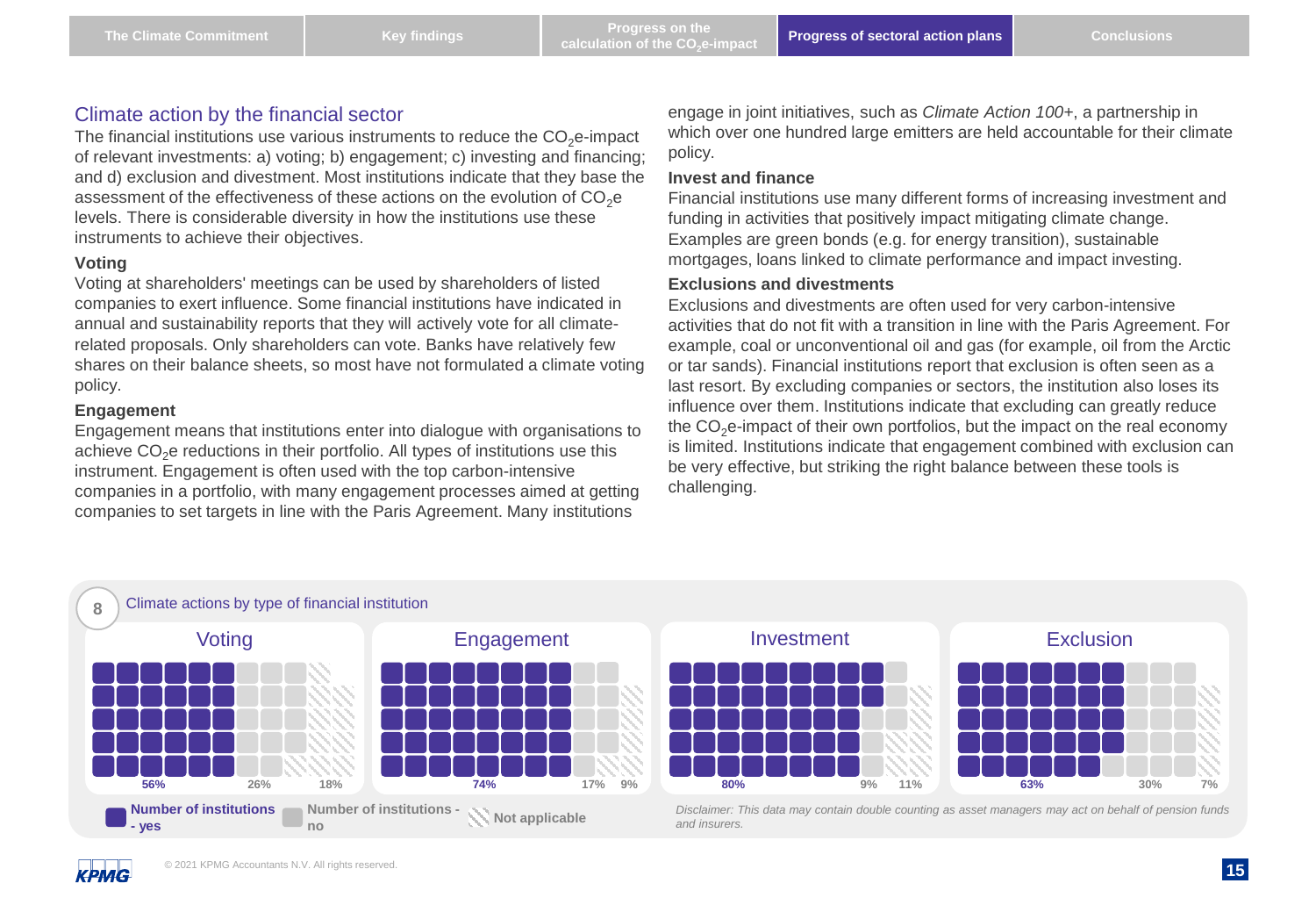### <span id="page-15-0"></span>**Conclusions**

**Participating institutions and industry associations have been involved and active in providing information on CO2e calculations and action plans. In the first year of the Climate Commitment, the sector has taken steps towards implementation. However, there are major differences between institutions in their progress on the various components of the Climate Commitment. While some already have action plans aligned with the Paris Agreement, others are still measuring a limited portion of assets.**

#### **Measure: Commitment for 2021**

#### 89% of participating financial institutions reported on the CO<sub>2</sub>e-impact of relevant financing and investment activities by 2020

This means that the vast majority of them are fulfilling the commitment they have set for themselves. However, there are big differences in the completeness of the  $CO<sub>2</sub>e$ -impact and the proportion of balance sheet assets deemed relevant. The assets considered relevant may grow in the coming years.

#### The PCAF method is most commonly used for measuring  $CO<sub>2</sub>e$ -impact

Even though this is the dominant method among the participating financial institutions, the results of the CO<sub>2</sub>e measurements are only comparable to a limited extent. Financial institutions still face several challenges in terms of data quality and measurement methods.

Many financial institutions have already taken actions in many asset classes (especially the most relevant ones) that contribute to the reduction of CO<sub>2</sub>e-impact. Measuring the impact of such actions in a meaningful way is still challenging, but the alternatives to map emissions are increasing, especially in the most relevant asset classes. This is in part thanks to initiatives such as PACTA, PCAF, TPI and IIGCC, often supported by Dutch financial institutions.

#### **Action Plan: Commitment for 2022**

#### 51% of the institutions say they already have an action plan

The extent to which these action plans have been worked out in detail varies. 77% of the participating institutions with an action plan on all relevant financing and investment activities have a target in line with the Paris Agreement.

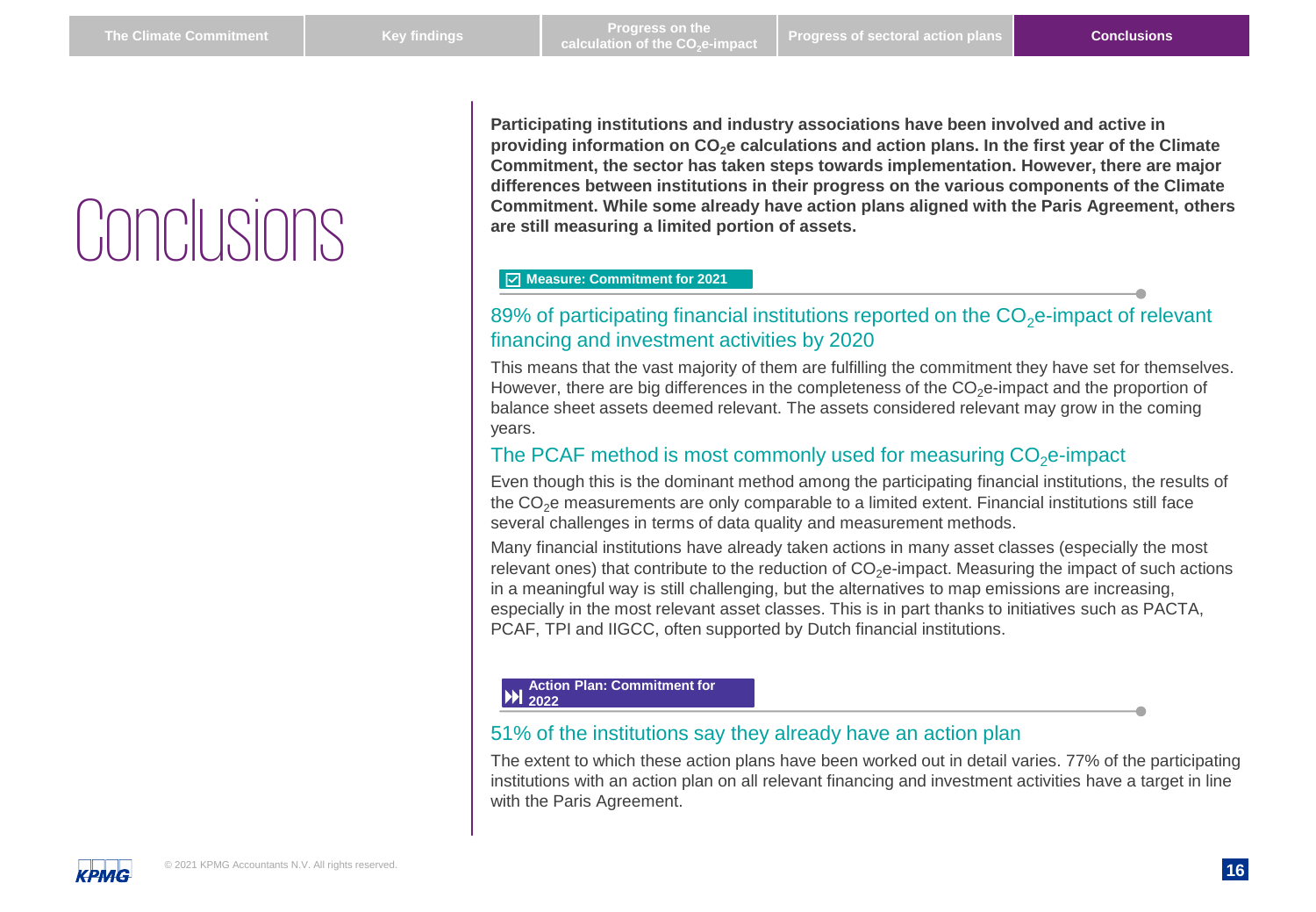### <span id="page-16-0"></span>Appendix: Accountability

#### **Description of KPMG methodology analysis**

KPMG carried out this study on behalf of the Climate Committee consisting of DUFAS, the Dutch Association of Insurers, the Dutch Pension Federation and the Dutch Banking Association.

This study is based solely on public information provided by the individual participating institutions. These institutions provided input through a questionnaire with references to public sources for all information.

The information from the individual institutions has mostly been approved at management level, and for about half of them an external party, usually the auditor, has validated the information.

### 92% of the institutions reviewed the information at the management level



The climate information is externally validated



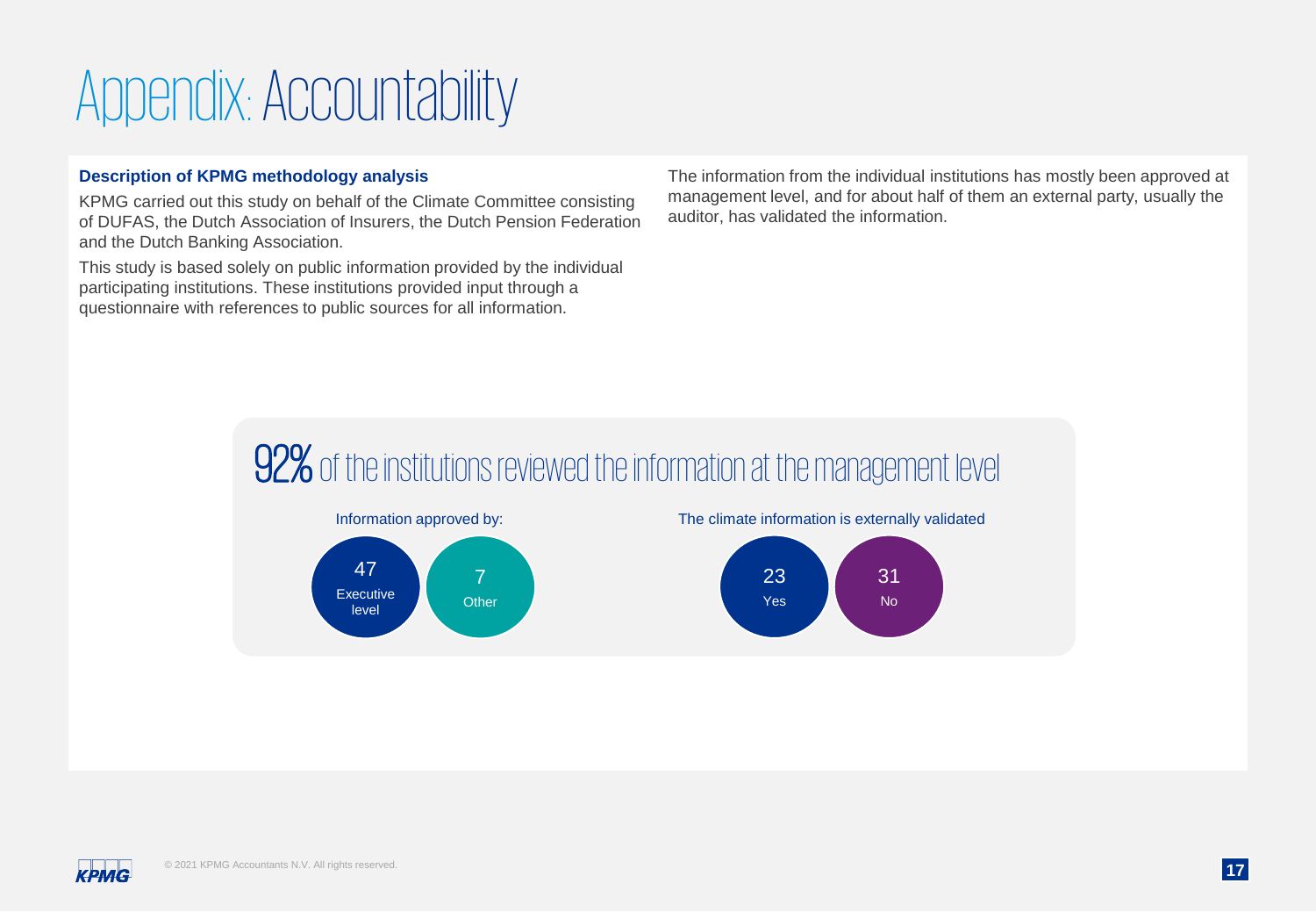### Appendix: List of participating institutions

#### **Participating institutions**

- ABN AMRO
- $-$  ABP
- Achmea B.V.
- Achmea Investment Management
- Actiam
- Aegon Asset Management Nederland
- Aegon Nederland N.V.
- Allianz Nederland Groep N.V.
- Anker Insurance Company
- Anthos Fund and Asset Management
- $-$  APG
- ASN Bank
- ASN Beleggingsinstellingen Beheer
- ASR Nederland N.V.
- Athora Netherlands N.V.
- BlackRock (Netherlands) B.V.
- BNG Bank
- BNP Paribas Asset Management Nederland
- CBRE Global Investors
- Coöperatie Klaverblad Verzekeringen U.A.
- Coöperatie Univé U.A.
- De Goudse N.V.
- De Vereende N.V.
- $-$  FMO
- $-$  ING
- InsingerGilissen
- $-$  IQFQ
- MN
- MS Amlin Insurance SE Dutch Branch
- NIBC Bank
- NN Group N.V.
- NWB Bank
- O.W.M. MediRisk B.A.
- Pensioenfonds Horeca en Catering
- Pensioenfonds Metaal en Techniek
- Pensioenfonds PGB
- Pensioenfonds voor de Bouwnijverheid
- Pensioenfonds voor de Woningcorporaties
- Pensioenfonds voor de Zoetwarenindustrie
- Pensioenfonds voor het Bakkersbedrijf
- Pensioenfonds voor het Schilders-, Afwerkingsen Glaszetbedrijf
- Pensioenfonds Werk en (re)Integratie
- Pensioenfonds Zorg en Welzijn
- PME Pensioenfonds
- Rabobank
- Robeco
- Scildon N.V.
- Triodos Bank
- UBP Asset Management
- Unilever APF
- Van Lanschot Kempen
- Volksbank
- VvAA Schadeverzekeringen N.V.

#### **Sector associations**

- Dutch Fund and Asset Management Association (DUFAS)
- Dutch Banking Association (NVB)
- Pension Federation
- Association of Insurers